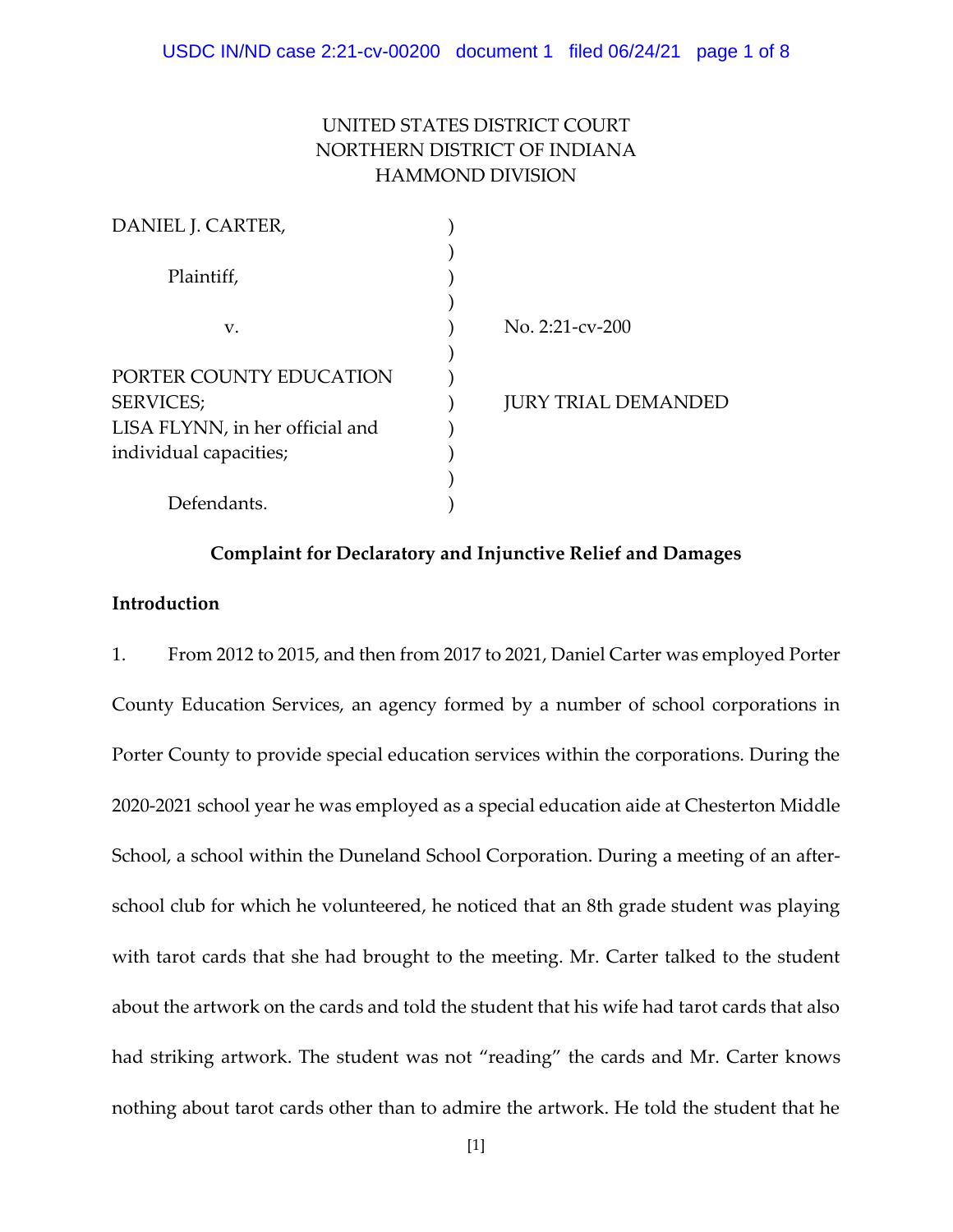### USDC IN/ND case 2:21-cv-00200 document 1 filed 06/24/21 page 2 of 8

would try to remember to bring the cards to show her. About a week later he saw the student at the school after the end of the school day. He showed the student the cards at the school and briefly talked to her. He was summarily fired by defendants for discussing "topics in no way related to your duties" with a student "outside your workday." The actions of the defendants violate the First Amendment to the United States Constitution and plaintiff is entitled to an injunction reinstating him to his employment and is also entitled to his damages.

#### **Jurisdiction, venue, and cause of action**

2. This Court has jurisdiction of this action pursuant to 28 U.S.C. § 1331.

3. Declaratory relief is authorized by 28 U.S.C. §§ 2201, 2202 and by Rule 57 of the Federal Rules of Civil Procedure.

4. Venue is proper in this district pursuant to 28 U.S.C. § 1391.

5. This action is brought pursuant to 42 U.S.C. § 1983 to redress the deprivation, under color of state law, of rights secured by the Constitution of the United States.

## **Parties**

6. Daniel J. Carter is an adult resident of Porter County, Indiana.

7. Porter County Educational Services is a public entity established pursuant to Indiana Code § 36-1-7-1, *et seq.*, by a number of school corporations in Porter County, including Duneland School Corporation, to provide special educational services to their students.

[2]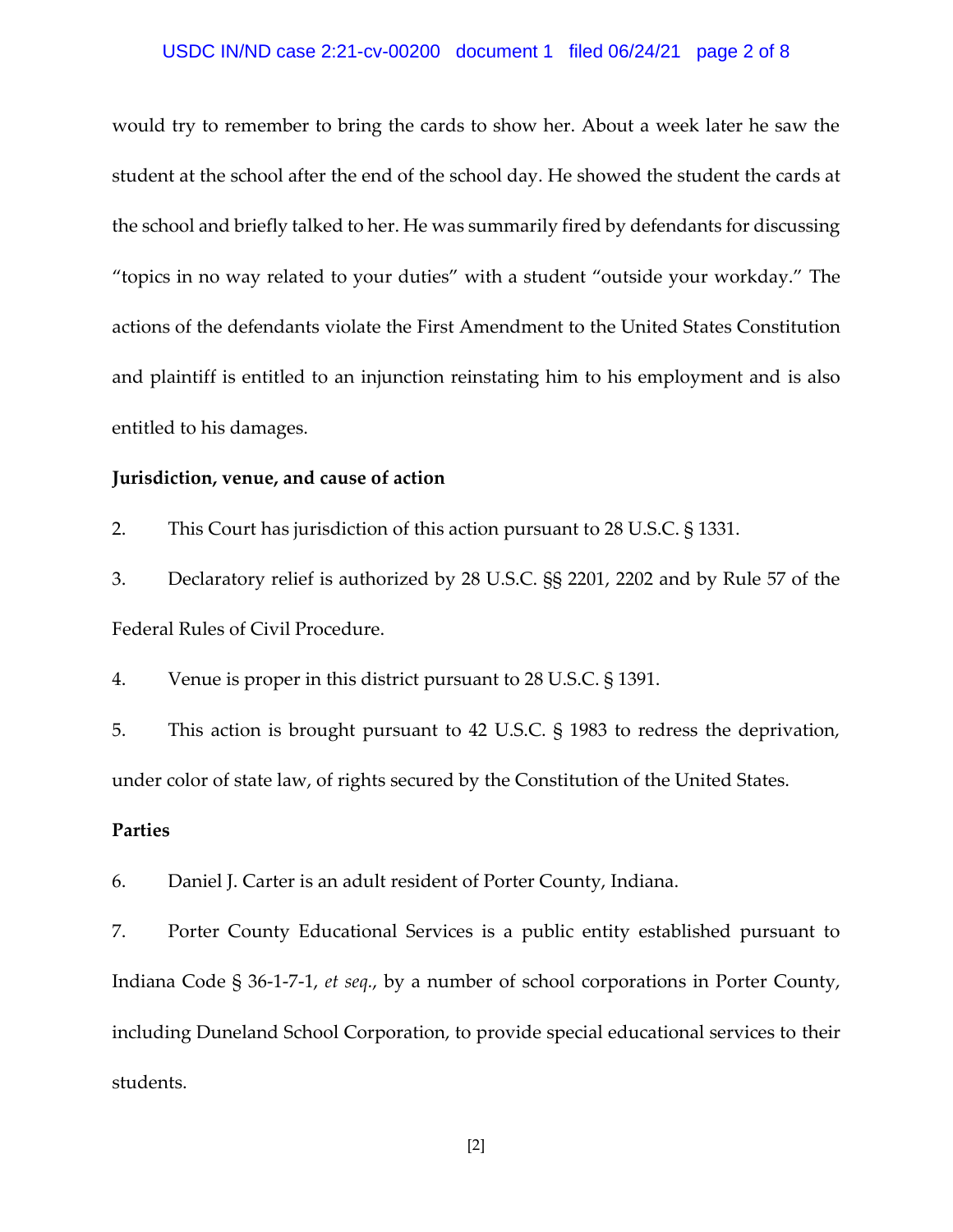8. At all relevant times, Lisa Flynn was the Duneland District Director of Porter County Education Services. She is sued in her official and individual capacities.

### **Factual allegations**

9. Daniel J. Carter was employed as an aide providing special educational services by Porter County Educational Services beginning in 2012 until 2015 and then he was reemployed in 2017.

10. For the 2020 to 2021 school year, Mr. Carter was placed at the Chesterton Middle School, one of the schools within the Duneland School Corporation.

11. The school contains students in the 7th and 8th grades.

12. The school had clubs that met at the school after the school day ended.

13. Mr. Carter volunteered to assist with two of the clubs, the Tabletop Games Club and the Acceptance Club. He was one of a number of adults associated with the school who assisted with the clubs.

14. In late April at a meeting of the Acceptance Club he noted that one of the students, an eighth grader, had a pack of tarot cards, which are playing cards that some use for attempting to divine the future.

15. Tarot cards frequently have ornate artwork on them.

16. The student was not a special education student, but as a faculty assistant to the club, Mr. Carter thought it appropriate to talk to the student, particularly as the purpose of the club was to foster acceptance.

[3]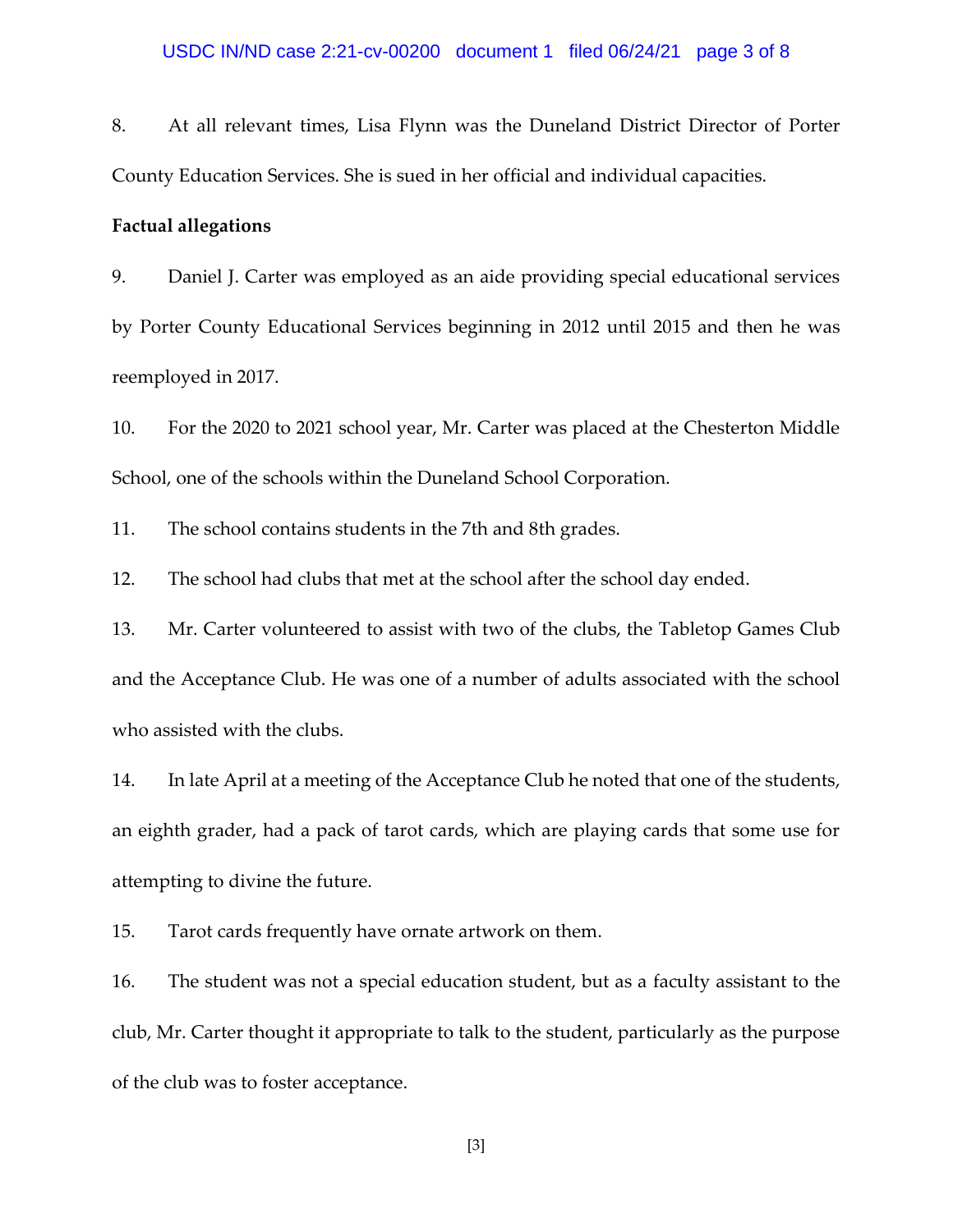#### USDC IN/ND case 2:21-cv-00200 document 1 filed 06/24/21 page 4 of 8

17. Therefore, when Mr. Carter saw the student looking at her cards, he approached her and told her that his wife had a deck of tarot cards that had very nice artwork on them, and he would be happy to bring them to the school and show them to her.

18. The student indicated that she would like to see them.

19. Mr. Carter does not know how to "read" tarot cards to attempt to divine the future or for any other purpose. He just admired the artwork on the cards.

20. The conversation with the student was brief.

21. After the conversation, Mr. Carter remembered to obtain the cards from his wife and kept them in his car.

22. On May 7, 2021, he saw the student in the school shortly after the school day had ended.

23. The student was inside the school, near its entrance, waiting for a parent to take her home.

24. When he saw the student, Mr. Carter remembered that he still had the cards in his car, and he went to the car and retrieved them and approached the student.

25. He showed her the artwork on the cards, and they spoke for between 5 and 10 minutes.

26. On May 11, 2021, he was called into the office at Chesterton Middle School where he met with a number of administrators from the school; an Assistant Superintendent of

[4]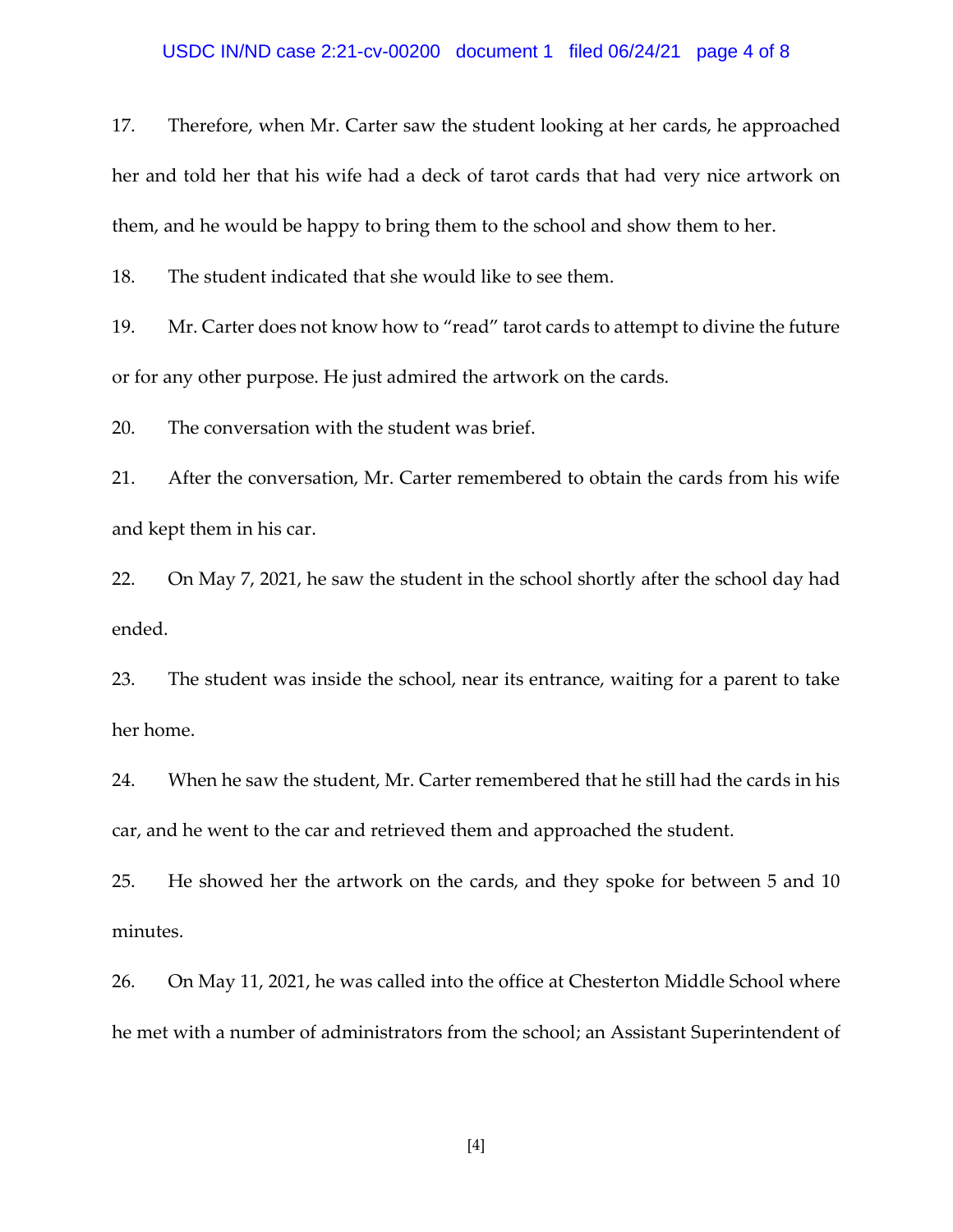### USDC IN/ND case 2:21-cv-00200 document 1 filed 06/24/21 page 5 of 8

the Duneland School Corporation; and Ms. Flynn, the Duneland District Director of Porter County Education Services.

27. Mr. Carter was informed that there was a report that he had shown a student tarot cards and one of the persons present noted that these were considered "occult" items.

28. Mr. Carter indicated that he did not know how to "read" the cards or use them for "occult" or any other purpose. He explained that he was interested in the artwork and that is what he was showing during his brief conversation with the student.

29. Mr. Carter was told that he was going beyond his duties and that he was talking to the student outside of school hours.

30. His volunteer work with the school clubs also involved activities beyond his employment duties and talking to students outside of school hours.

31. He is aware that other school employees frequently will have casual and polite conversations with students outside of school hours that may not pertain to school activities.

32. Mr. Carter was sent home with pay.

33. However, at 3:30 p.m. that afternoon he received a telephone call from Ms. Flynn stating that he had been terminated from his position and that he would be receiving a letter to that effect.

34. He eventually received a letter from Porter County Education Services, signed by Ms. Flynn, dated May 18, 2021, that states in its entirety:

[5]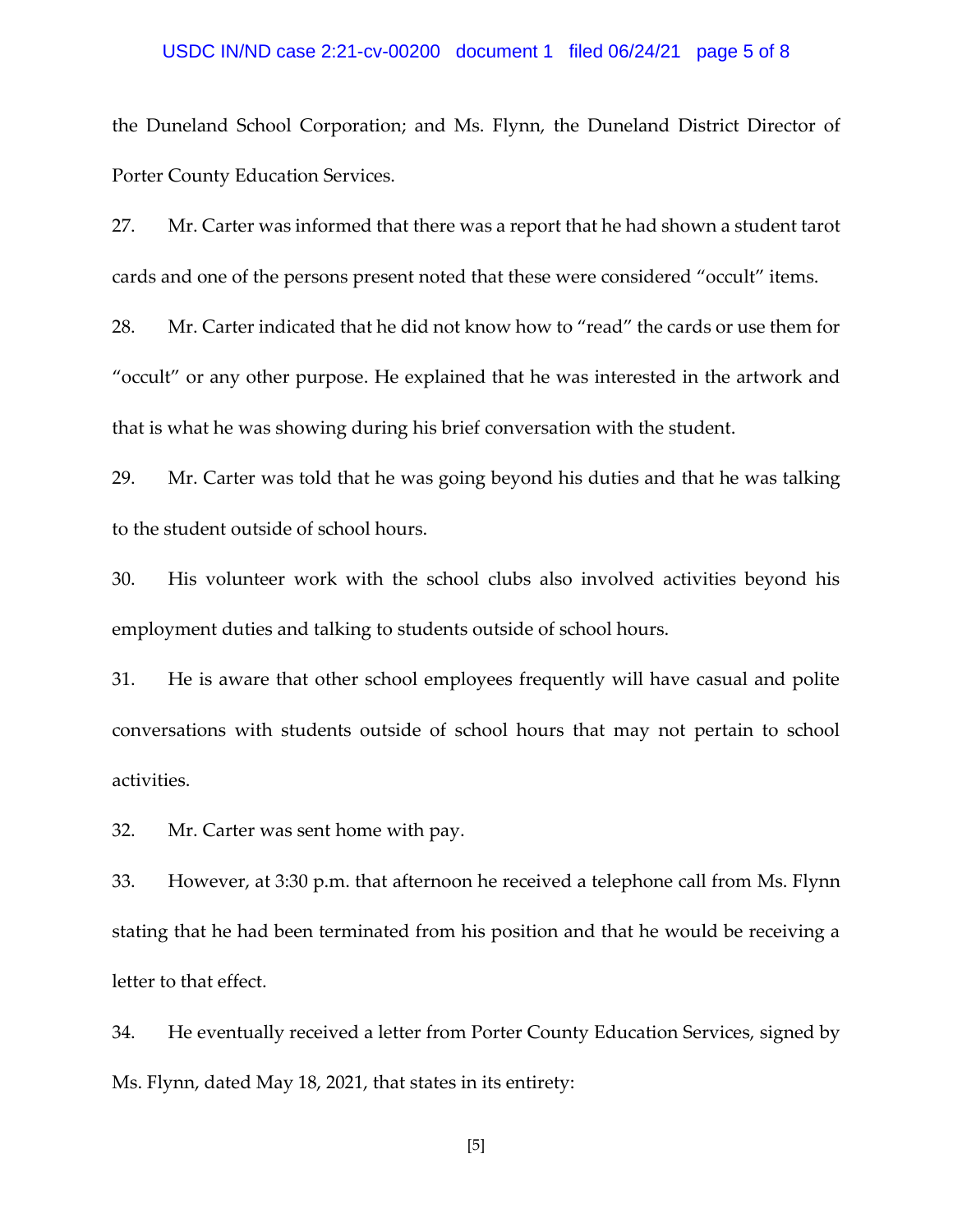Dear Mr. Carter,

As previously advised, your employment with Porter County Education Services was terminated effective May 14, 2021. The decision was made after receiving a report of your approach of and interaction with a student. This interaction occurred outside your workday with a student who is not part of your assigned duties for PCES, and, as you acknowledge, about topics in no way related to your duties.

35. Mr. Carter's conversation with the student about the artwork on the tarot cards was about a matter of public concern in that discussion about the art on the cards is expression for which there is potentially a public. Indeed, the internet reflects the interest in the art of tarot cards. *See, e.g.,* Margaret Carrigan, THE ART NEWSPAPER, *The art of tarot, from the Renaissance to today*, Aug. 7, 2020, https://www.theartnewspaper.com/gallery/theart-of-tarot (last visited June 20, 2021); ETSY, *Tarot card art*, https://www.etsy.com/market/tarot\_card\_art (last visited June 20, 2021); WE PRESENT, *The Art of the Tarot—Seeing despair, or the start of something new*, https://wepresentwetransfer.com/story/the-art-of-the-tarot/ (last visited June 20, 2021).

36. There was nothing improper or inappropriate with Mr. Carter sharing the artwork with the student who had expressed an interest in viewing it and the defendants had no justifications or reasons to discharge Mr. Carter for showing the cards and discussing their artwork with the student.

37. His sharing of the artwork on the tarot cards and the brief discussion that he had with the student about the artwork did not disrupt or otherwise interfere with or hinder

[6]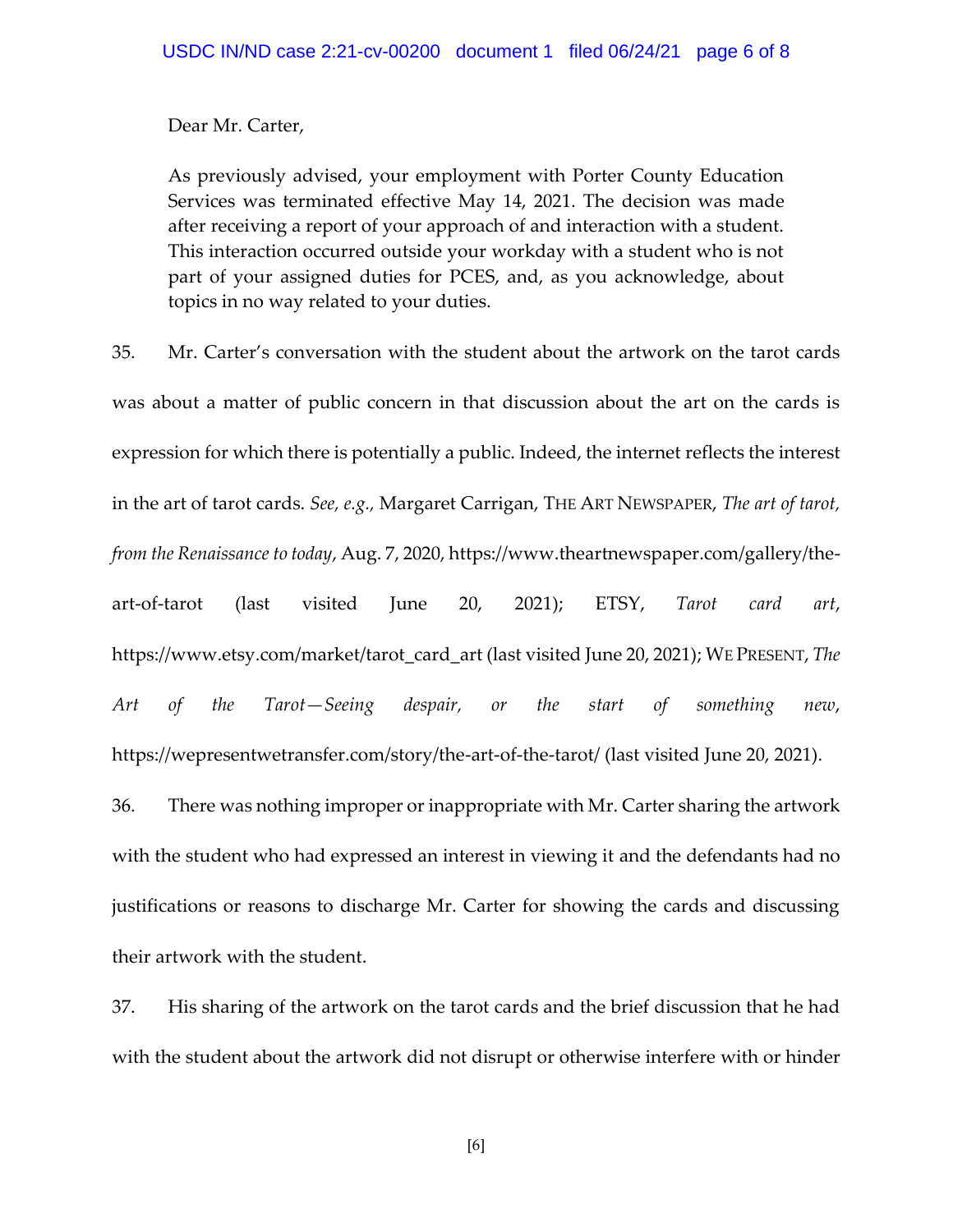### USDC IN/ND case 2:21-cv-00200 document 1 filed 06/24/21 page 7 of 8

the educational functions of the Chesterton Middle School, the Duneland School Corporation, or Porter County Education Services.

38. But for Mr. Carter showing the tarot cards and discussing their artwork with the student, he would not have been discharged by the defendants.

39. Defendants' actions have caused Mr. Carter the loss of income and other damage.

40. At the current time, Mr. Carter is also being caused irreparable harm for which there is no adequate remedy at law.

41. At all times defendants have acted under color of state law.

#### **Jury trial demand**

42. Plaintiff demands a trial by jury on all claims so triable.

#### **Legal claim**

43. The actions of defendants in discharging plaintiff violated plaintiff's rights protected by the First Amendment to the United States Constitution.

WHEREFORE, plaintiff requests that this Court:

a. Accept jurisdiction of this case and set it for hearing at the earliest opportunity.

b. Declare that defendants have violated the constitutional rights of plaintiff for the reasons noted above.

c. Enter a preliminary injunction, later to be made permanent, ordering defendants to immediately reinstate plaintiff to his former position.

[7]